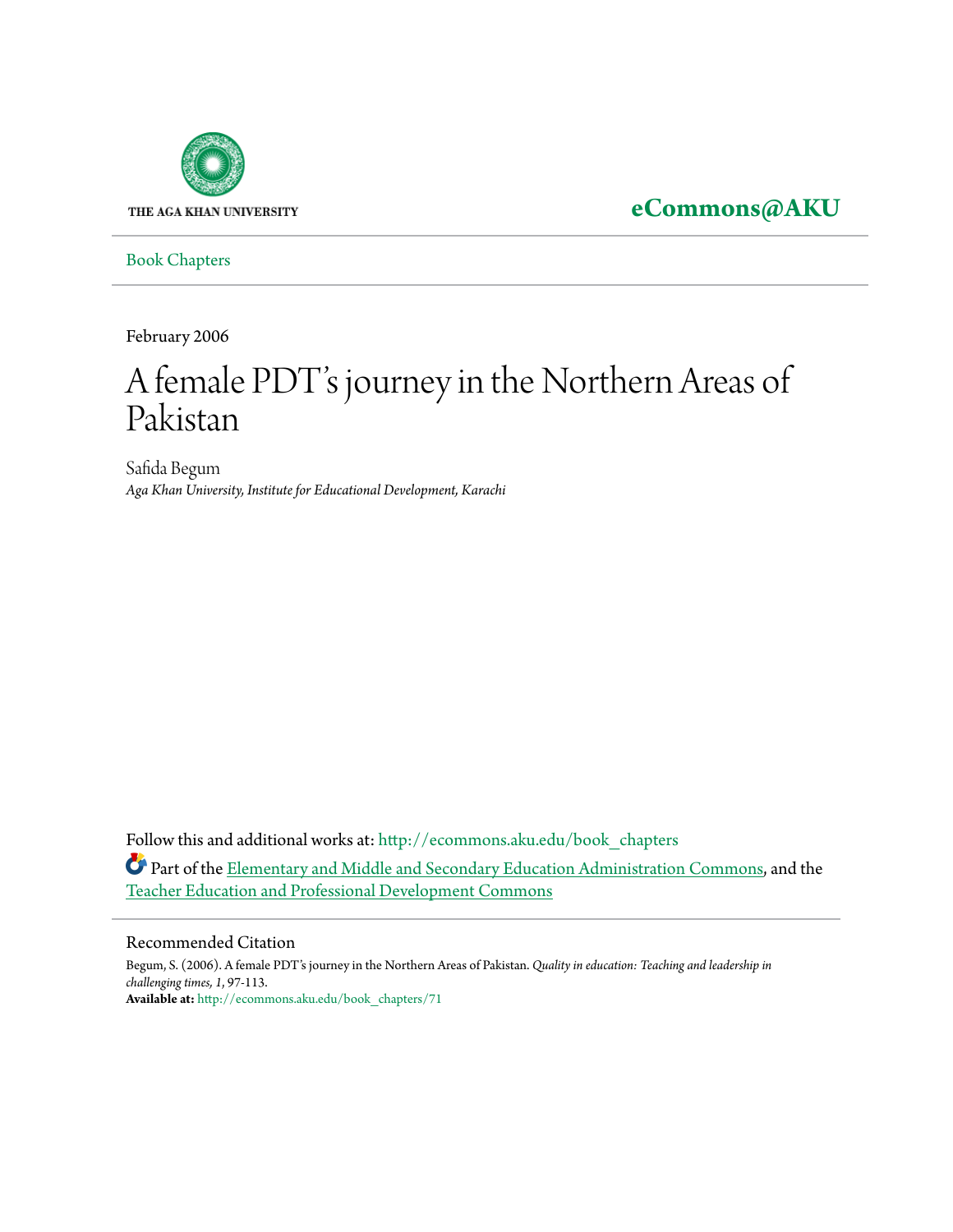# **A Female PDT's Journey in the Northern Areas of Pakistan**

*Safida Begum, AKU-IED, Pakistan* 

# **Abstract**

*This paper presents the learning journey of a female Professional Development Teacher (PDT) in the context of Northern Pakistan. This journey highlights difficulties for the female PDT in constructing her image as a leader or a change agent in a traditionally male dominated society. The paper explores the major challenges faced by the PDT in putting the theory of leadership into the realities of the context and describes the supporting factors that enabled her to establish herself as a leader. From her experiences, the author draws the processes and strategies for a female leader in a rural male dominated society, which could help others to learn. Based on her learning she gives recommendations to future female PDTs and other institutions that are striving to develop female leaders in the region.* 

# **Introduction**

I am Safida Begum, from a place called Gojal, in the upper part of Hunza, which is near the Chinese border and happens to be one of the remotest of the Northern Areas. I was born and brought up in the area.

The Northern Areas are geographically isolated and, climatically, very cold. The Karakoram Mountain Range divides the region naturally into different valleys and makes it difficult to access information, and to communicate and interact with the other regions of Pakistan. Cold weather and snow make the place icy and freezing in winter. This delays transportation and easy movement within the region and to other parts of the country.

Access to necessities of life, particularly products from the southern parts of the country, becomes dreadful for the people in the area, especially if the Karakorum Highway is blocked and the weather remains cloudy (as seen mostly in the fall and winter). The supply of natural gas, vegetables, flour and other necessities of life becomes erratic (as the area lacks variety in production). Interestingly, the prices of other goods increase, so it creates a clash between the force of nature and human necessities; and life becomes harsh and challenging. These harsh realities have also added to the difficulties of the developmental processes in education, health and social mobility. The area is lacking in many aspects of life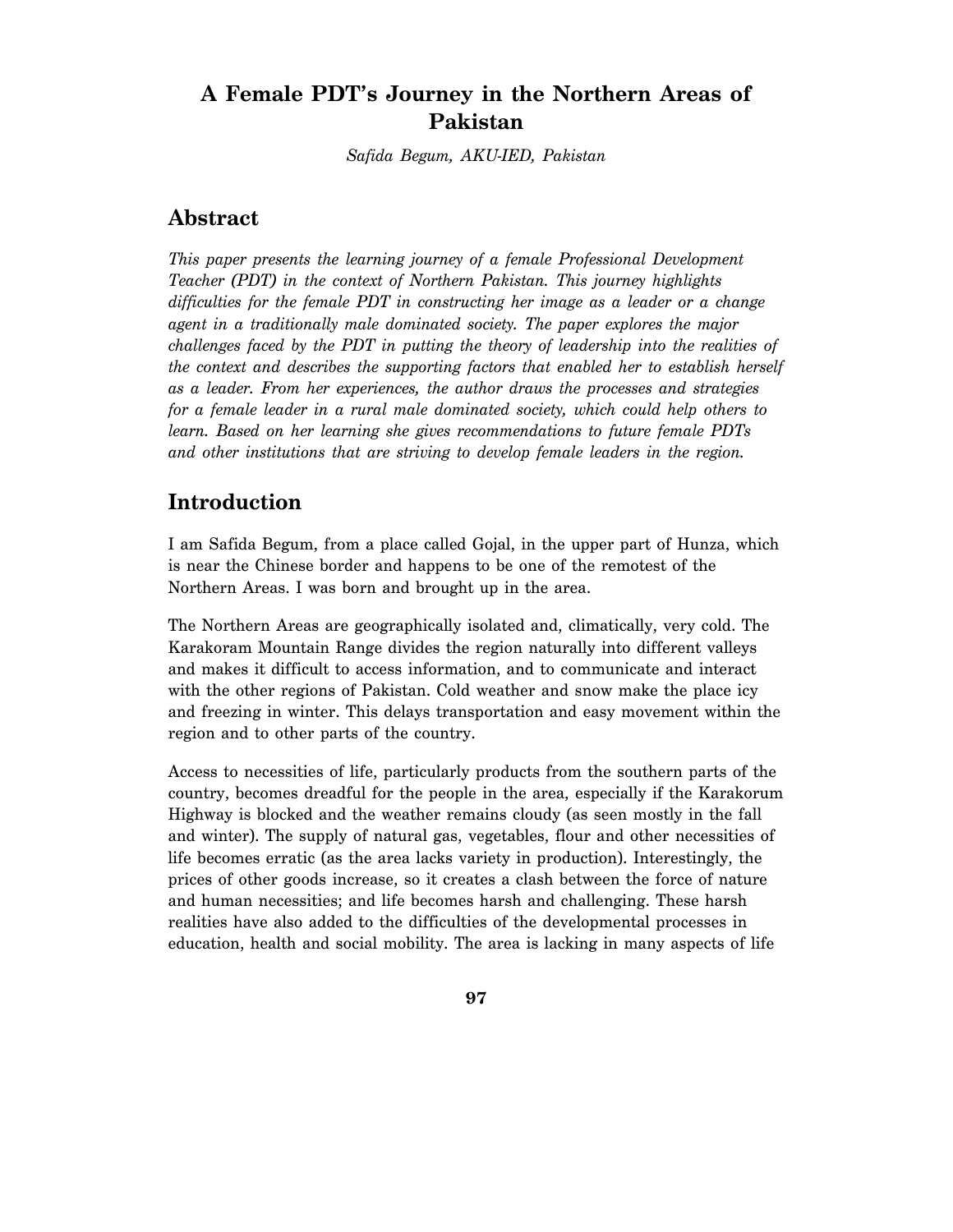such as good institutions, industries, organizations and tourism corporations, to meet the needs of the majority of the people in the region; and for promoting social, educational, health and economical development.

Females are the most affected segment of the population in terms of education with a 13% literacy rate; indoctrination from male counterparts, lack of involvement in the decision making process, treatment at home and social stigmas from the society, all contribute to this. Men make decisions and lead women in the society by providing their basic needs and requirements. Ultimately, it makes women dependent and hence they lack skills in facing real situations. They get fewer opportunities to enhance their skills and confidence by proving themselves in society. Consequently, they have a low status in the society, and they face "social stigmas" and "gender discrimination", along with a general harsh attitude from men. Moreover, they get less attention for their physical, social, emotional and intellectual needs, and so they remain underprivileged (Mian, 2000, p. 21). Discrimination starts from within the family, where females are made to eat after the males, especially in rural Pakistan. In most cases, "women are not encouraged to leave home, let alone pursue higher education" (Ali, 2005, p. 3). Research indicates that more girls than boys die in infancy. Moreover, Pakistan's poor position internationally is seen in UNDP's Gender-related Development Index (GDI) 2000, where Pakistan currently ranks 135 out of 174 countries.

Similar to Afghanistan, ethnicity is a critical issue and has further strengthened the controversy over female education, as respective leaderships take up various positions on this issue (Purzand, 1999, p. 90). Furthermore, the male leaders meet in *loya jirgas* (tribal councils) to debate and decide about important local and national issues and they are historically very conservative in their approach to the role of women in society.

In contrast, according to Leathwood (2005, p. 387), in other parts of the world, "The future is female and that has become a slogan of our times in the UK. Changes in the global economy, the demise of the UK manufacturing industry and the rise in service occupations have dramatically changed the nature of the labour market in this county, and opened up new opportunities for women in the workplace".

The above indicates that there is a justified concern for the lack of female leadership roles in our society, as women are not allowed to participate in decision-making, strategic planning, leading institutions, discussing issues, resolving conflicts and solving problems. As a result, female leadership roles are neither accepted nor realized; and their skills are underestimated.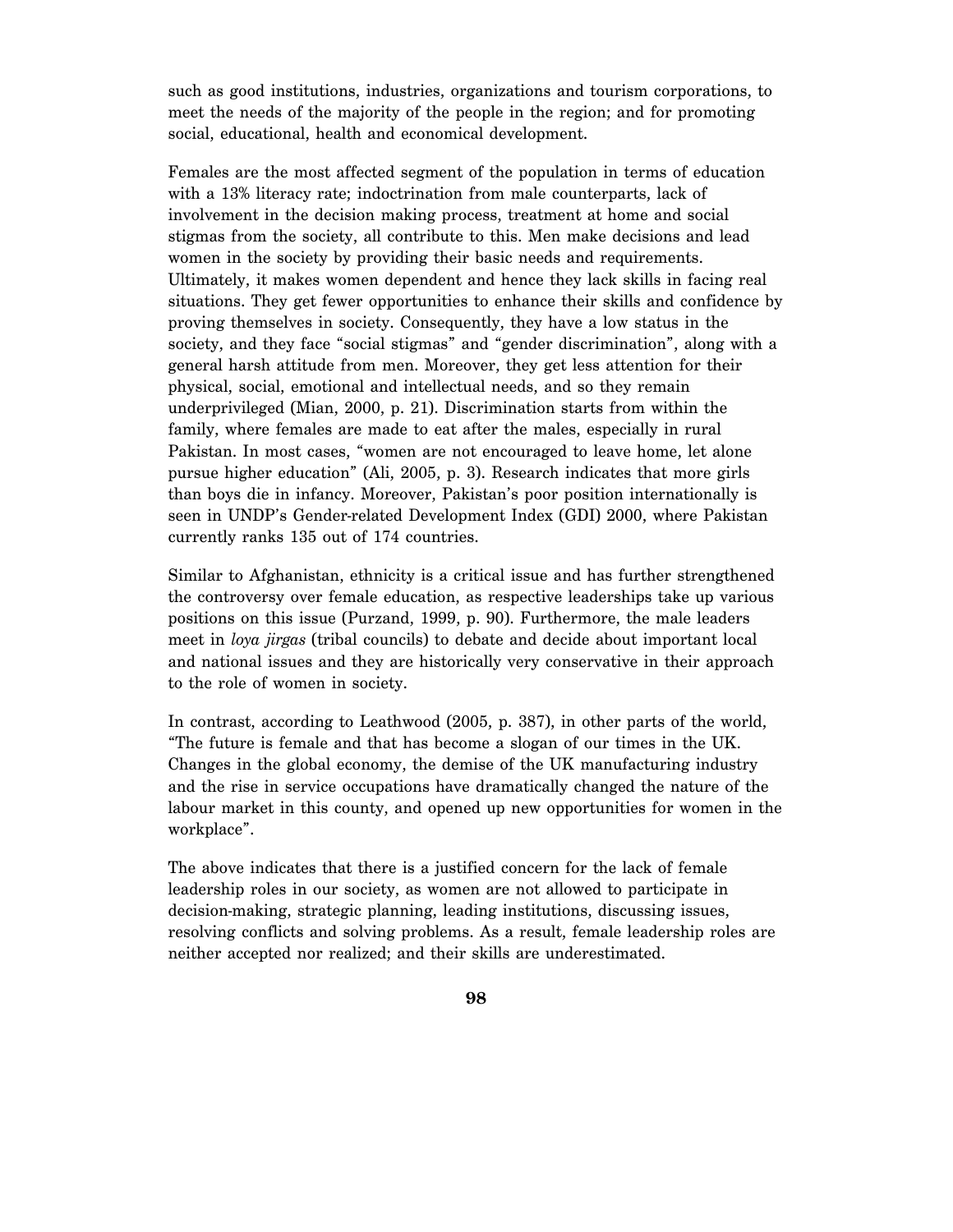In order to begin to overcome this problem, Aga Khan Education Services (AKES) Pakistan initiated the process of sending females to different institutions. The Aga Khan University Institute for Educational Development (AKU-IED) is one of the major players in capacity building through its innovative MEd programme and I was selected from among a number of female candidates for admission to the university.

At the end of the two year intensive MEd programme, as a graduate of AKU-IED, I was labelled a Professional Development Teacher (PDT) and my journey starts from there.

# **Journey of a Female PDT**

### **My Turbulent Life**

The last module in the MEd, '*Re-entry*', was very interesting although somewhat confusing, because I was closer to a destination that gave me happiness but at the same time I was not confident about implementing the new ideas and teaching strategies. It raised lots of questions for which I had to seek answers and that created turbulence in my mind.

For example, I observed great motivation among our faculty members at AKU-IED. They used phrases such as '*PDTs as change agents*', '*problems are our friends*', '*change is a slow process*' and '*believe in the process; not the product*'. I also observed Michel Fullan in a video—his enthusiasm and his words about change and improvement. That, and reflections on my experiences, were all confusing moments for me. It sounded as if we were all in a hurry to bring about a quick change; so, I felt something was going to happen and everything would change.

There were two other confusing factors: (1) Initiating the theory of leadership into the practices of a leader in the realities of the context; and, (2) Constructing a new image of female leadership in the traditional area.

### **Moving Towards the Destination**

When we left for the airport, each one of us had great expectations, confidence, faith and enthusiasm; but at the same time we were confused about the complexity of the task. There was a great urge to initiate change amidst the rigid and traditional leadership culture and practices of our society. But we were also excited and proud of our achievements, such as our combined initiatives. The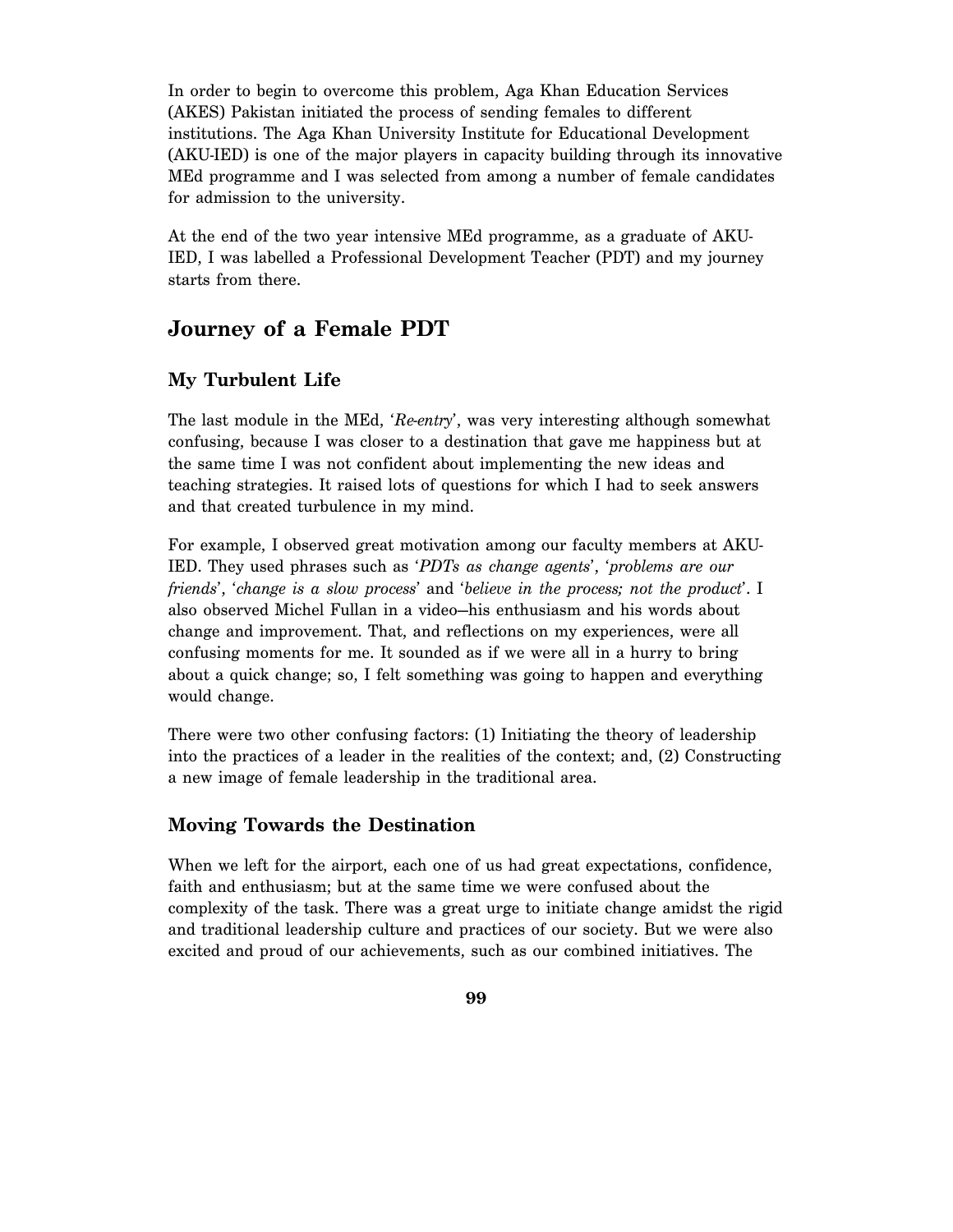positive feelings got stronger when the driver said, "Dr. Baker [Director of AKU-IED] told me to drive smoothly and carefully because it is our precious group as we have spent lots of money to develop them." This comment made us fly without wings to overcome our fear, and, as a result, we developed confidence that we were in safe hands wherever we would go. It bonded us together emotionally as a team.

#### **Stepping Stones for Change**

#### **Personal Life**

When we reached home, my younger daughter came to meet us. I then went to meet my eldest daughter at Aga Khan Academy, Karimabad, 35 kilometres away from where I lived. She was keen to come home, but she was not allowed to as she had to follow the rules and could only come home on weekends or holidays. She kept crying and I did not know what to do. My frustration with reality had started and I had to face facts and deal with them.

Gradually, I found I could not work in Gilgit because my family was suffering and my husband was not letting me work. So I reflected on how I could resolve this issue as a PDT? Suddenly, I remembered the PMI (Plus, Minus and Interesting) strategy. So I started to work on both options, such as working in Gulmit or Gilgit, and shared my options with my husband. He looked at me, surprised that I knew both the positives and negatives. He allowed me to take a decision about where to work—which was good—but he insisted that I not disturb the children or him and that I should stay with his relatives in Gilgit and go only on the weekends because he wanted to have his authoritative role as leader of the house.

I felt at ease, glad that the PMI had worked well; and this gave me confidence. But I also had to think about what to do next, because I was taking a risk by shifting my family. There were constraints of physical, social and emotional security. However, staying with relatives was not only problematic for the children's education, but also for me. For instance, once I was going to Gilgit after a weekend, and I found my nine-year-old son on the road waiting for a van before me. This forced me to think about the risk of shifting my family. Eventually, it took six months to re-assemble my family; each step was hard, and I had to play an advocacy role to motivate my mother, husband, kids, relatives and other relevant people in my society.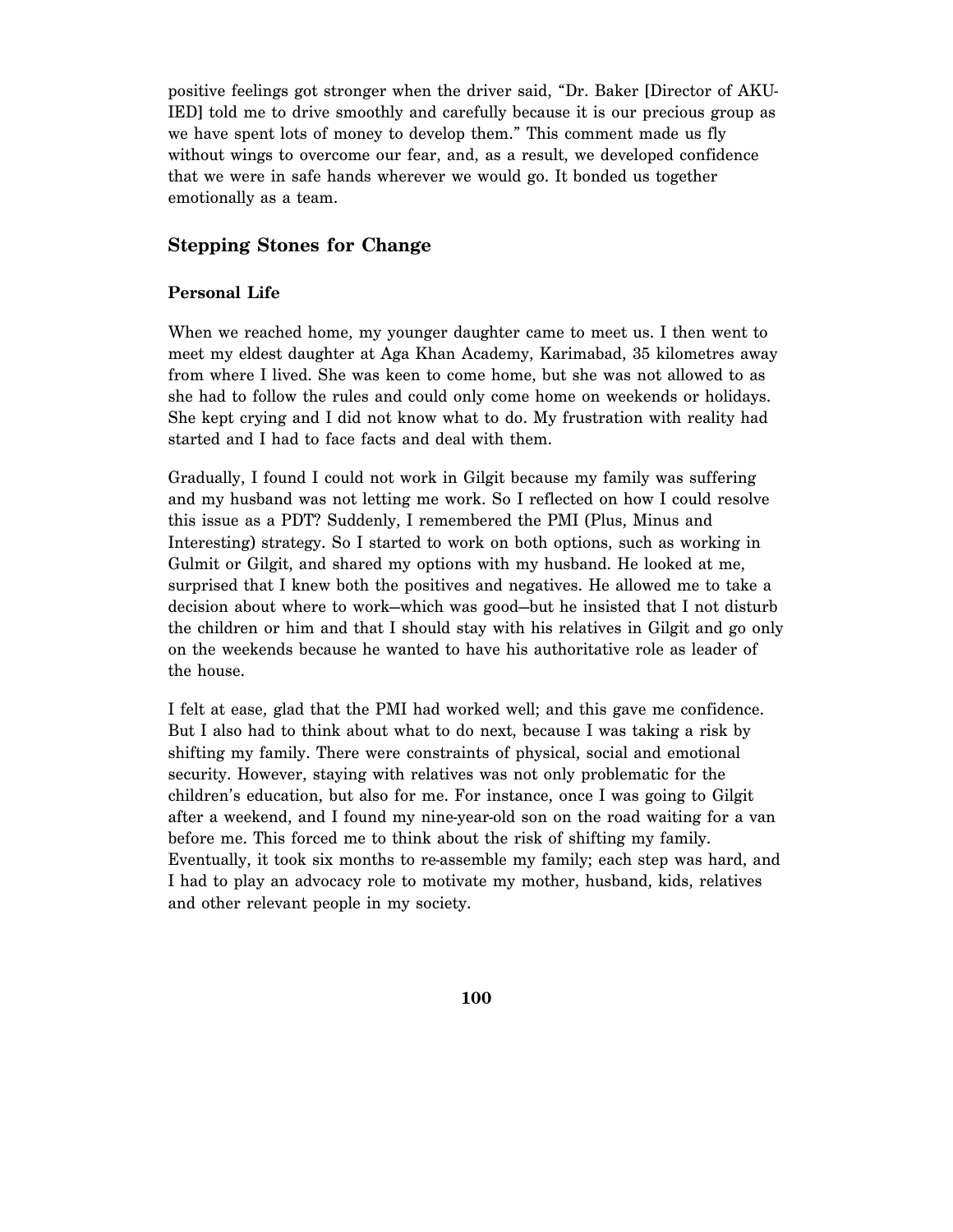#### **Professional Life**

Coming to my professional life, I involved myself with a team of PDTs to initiate a Needs Analysis Survey (NAS). Facing different people in different circumstances; familiarizing myself with the geographical and climate conditions in different regions; and, interacting with different people in different cultures enabled me to find my way. For example, once three of us female PDTs wanted to go to Chupurson Valley, but the head of FEO would not allow us, saying, "*Wahan jana ooratoon ke bus ki bath nahey*" (going to that place is impossible for females). When we insisted, he said, "If you give me in writing, I can allow you; otherwise, I can't". So gave him a written undertaking that we are taking the risk for professional reasons. These experiences taught me about the common problems for female PDTs: taking risks for a leadership role and handling people and natural constraints. I realized that if I have to survive and make a difference, I have to play an active role.

#### **Professional Concerns and Uneasiness**

The NAS made me reflective, stronger, more confident and a critical thinker. The findings gave me a real picture of the area and its educational needs. I realized that the area requires enormous attention for educational change; teachers, head teachers, heads of FEO, ADEOs (management), directors and heads of institutions, community and parents; all needed to be changed, because bringing about a difference in a classroom situation needs to be sustained. Fullan is famous for saying: "All change is not improvement but all improvement is change".

For instance, schools were working in isolation, focusing on covering the annual syllabus, passing examinations and reporting to the office and education department directors. The focus of the school visits from the management side was to identify weaknesses and to transfer staff to far flung areas as a punishment, rather than for improvement. This way of dealing with subordinates was a 'bosship' approach rather than pedagogical or transformational leadership that scrutinized their creativity and openness for cooperation and collaboration.

Though AKES Pakistan had decentralized administrative and academic power, the head of FEO still had little autonomy. This reflected gaps at the infrastructure level in the public and private sectors. Similarly, the way the head teachers dealt with the staff was disheartening and generally authoritative and status-defined. They found problems, but did not demonstrate an effective way of dealing with them, which hindered the development of human relationships and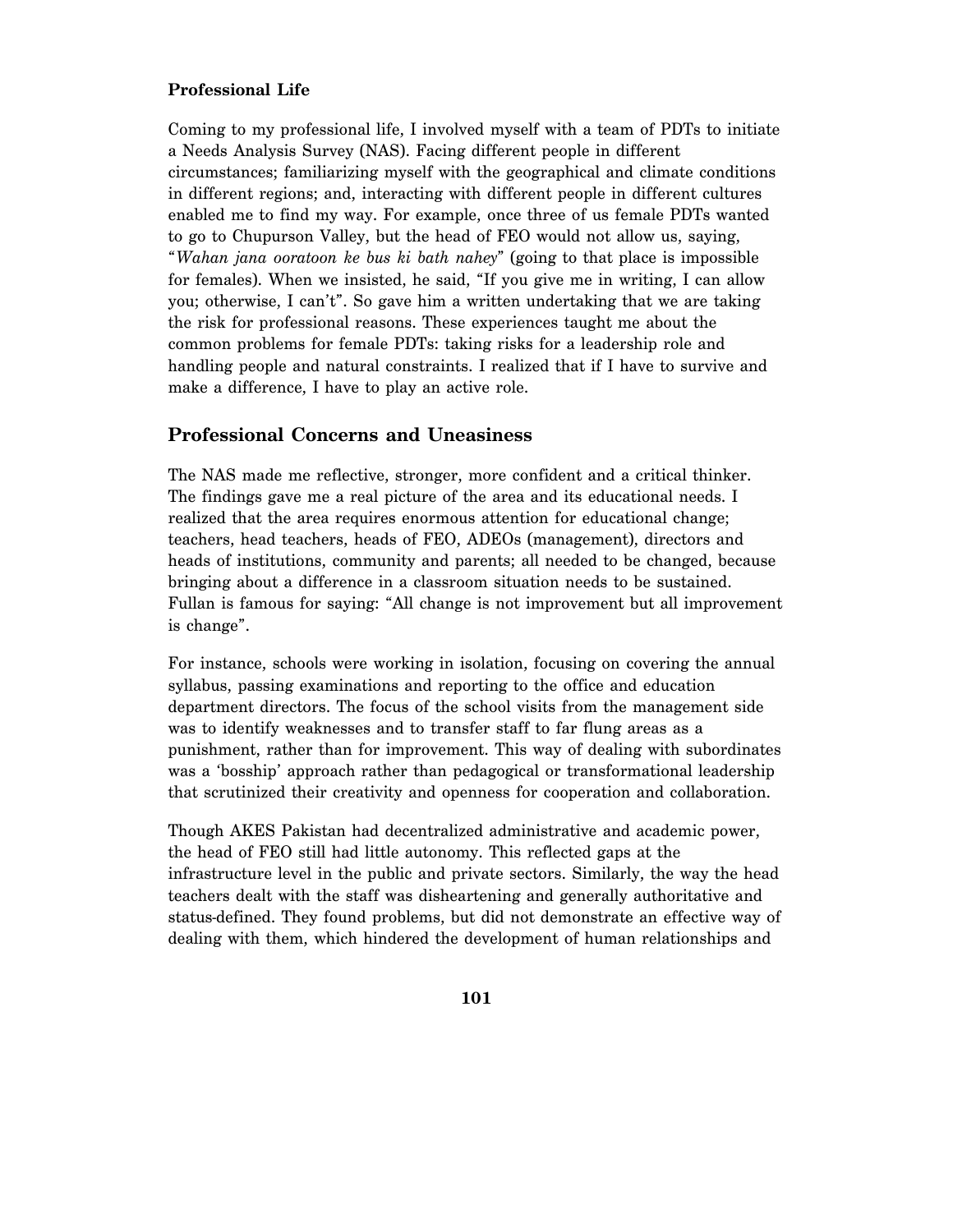respect at the workplace. In order to connect all these things together and bring about a real change and improvement, we needed a broader perspective of change. We needed strategic planning for quality leadership to initiate change for improving the quality of teaching and learning in schools. For that we needed to try out different strategies and ideas and see what works, along with why and how to influence the educational policy.

### **Institutional Role**

The first initiative taken by PDCN was a "Stakeholders' Conference" in 1999. The head of PDCN gave us major roles in dealing with the higher authorities from government, private sector and AKES Pakistan. The friendly behaviour of the directors from AKU-IED and the head of PDCN, and how they delegated tasks and discussed issues while respecting our self-esteem, made us feel important. It gave us a leadership role in the conference, which was a hallmark in my career in terms of my motivation, interest, commitment, devotion, determination and confidence for initiating change in the real environment. So later, whenever I started taking initiatives, I forgot that I am a woman; rather I tried to work as a professional.

### **Combination of WSIP and CEM (CE:ELM)**

My prior experience as a head teacher led me to take the facilitator's role in the Certificate in Educational Management (CEM, now titled Certificate in Education: Educational Leadership and Management or CE:ELM) programme from 2000, to work with the senior faculty of AKU-IED, Karachi. The main purpose of this programme was to develop head teachers' "indigenous leadership and management practices". Gradually, I took over the responsibility for coordinating the course from 2002 onwards in terms of planning, developing the handbook, implementing the programme, monitoring, following up CPs in the field, providing them further support and evaluating at the end of the year.

Similarly, I had to work for the Whole School Improvement Programme (WSIP) in schools (see Appendix A for a summary of schools I worked with). I worked with students, teachers, head teachers and parents as follows:

**Students** in the real classroom situation to demonstrate different approaches to teaching and learning;

**Teachers** on co-planning, demonstration, observation, feedback and resource development in schools;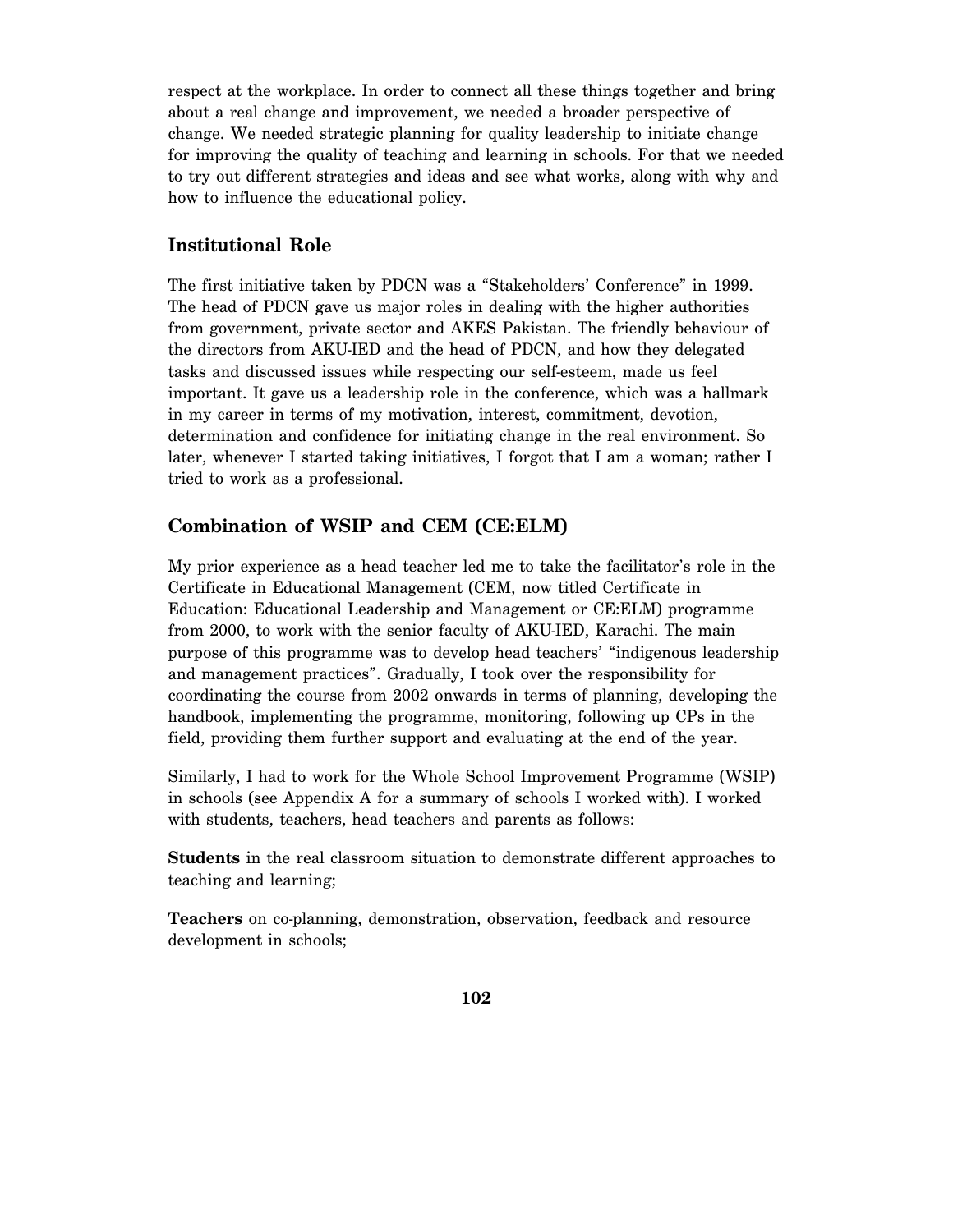**Head teachers** on facilitating CE:ELM, and practically helping them on their indigenous leadership and management practices, such as facilitating in conducting staff meetings, encouraging them to discuss issues in the school, managing human and physical resources, building teams, and reflecting on practices;

**Parents and communities** for mobilizing parents and communities to participate in the school development plans.

I initiated mothers/parent days, and in the evolving process we found that the children in nursery/kachi classes were the most neglected students in terms of attention to their social, moral, emotional and intellectual developmental needs. The head of PDCN provided physical support and enhanced my interest, capabilities and creativity in handling and teaching small children through the concept of 'One Class One Teacher'.

I also conducted about 25 workshops every year on general aspects of teaching (e.g. how do children learn; multiple intelligences; assessment), and subject areas such as language (English and Urdu), social studies etc.

So the combination of CE:ELM and WSIP provided me the opportunity to facilitate teacher learning and reflect on my prior practices as a head teacher. It also caused me to modify my perception and practice in the school to bring about more effectiveness in my approaches. For instance, the baseline data enabled me to identify the problems; and remaining in the school for the whole day, I involved myself with the daily routines of the school and was hence able to explore the genuine issues and take actions.

Once, I was observing a teacher and I found that a student in the classroom was not only mentally disturbed but also disturbing others. The teacher tried to deal with the child politely but he never stopped, and the class was over so she left for another period. It developed my curiosity to see what the child did in another teacher's classroom, and how that teacher dealt with it. Interestingly, I found the same issue. I wondered what could be done to improve the situation in the classroom in order to provide an enabling environment for the child. Moreover, I decided to explore why the particular child was disturbed despite that fact that he seemed quite normal physically. The teachers also seemed to be very polite as it was a private community school and physical punishment was illegal. But, when I moved to another classroom, I heard the teacher's saying loudly, "Kioon parashan kertay ho?" (Why do you disturb me?); meanwhile, I also heard the child being slapped.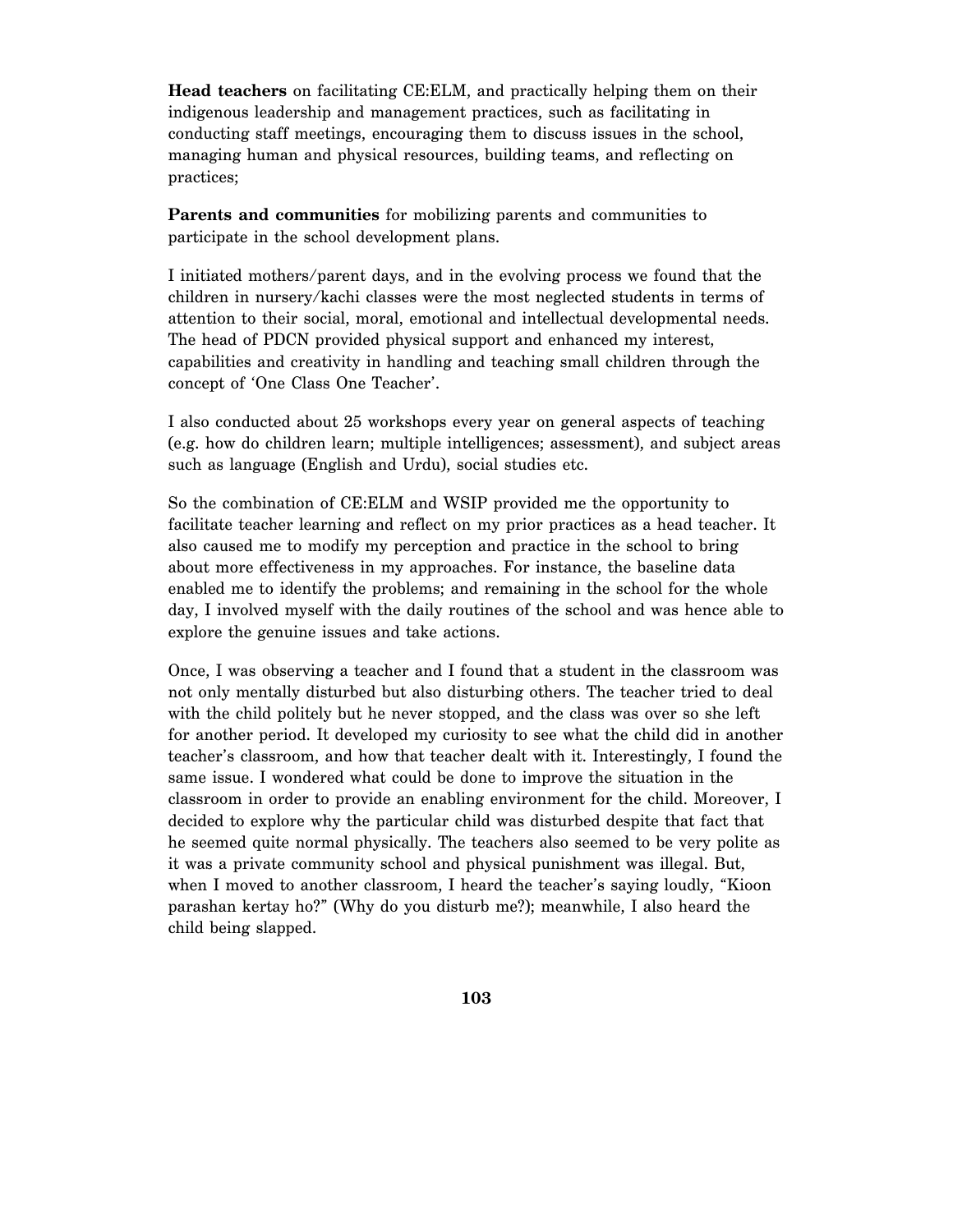I learnt the differences between teachers' beliefs and practices. I wanted to explore the issue and found that the reasons for the said practices are often related to the individuals' family, culture and attitudes. So it really required a leadership role to resolve the issue. Therefore, I had to make it one of my first priorities as it was something that would give me great satisfaction. It gave the staff, the parents and community a hope that somebody listens to their concerns and helps them. Comer et al., (2004, p. 55) rightly says, "If people have no hope, they will not even notice that the current situation can be changed". Working on the issue, the head teacher, and the staff started realizing its importance and gradually started identifying other issues related to teaching and children's learning outcomes. I worked as a critical friend, showed sensitivity to the culture, and respect for individuals' personal and professional issues and their diversified attitudes. I guided them and shared my own personal examples in overcoming their problems. So a trusting relationship developed between us and slowly I became an important member of their staff and part of the school culture. In spite of not being a staff member, I was one of the more important people in the school. This experience in the first year of WSIP and CE:ELM gradually helped me in gaining confidence and practical experience.

I also felt that I was slowly proving my abilities and capabilities to the diversified group of people, because their facial expressions and their opinion of me were gradually changing. Mothers met with me warmly, kissed my hands according to the local culture and prayed for me and my family. Similarly, the community members and BOG (Board of Governors) appreciated my commitment and motivation for change, while the staff did not hesitate in sharing their professional issues by seeking my help in planning, developing and delivering content. So I played multiple roles as teacher, guide, facilitator, initiator, problem solver, decision maker and role model among them. It developed a trusting relationship among us to be able to work together amiably. I learned to develop teams, share information, communicate effectively, manage both time and human resources, monitor the progress and critically reflect and plan accordingly.

At every step of WSIP, I learnt from the staff and their needs and tried to incorporate this in the programme. Hence I noticed creativity in my approach for working in all 32 schools.

The theoretical input and the practical work in the school provided me occasions to put theory into practice and to link practice with theory. For instance, in the CE:ELM programme we taught about conducting effective meetings, developing teams, dealing with conflicts, and planning, monitoring and evaluating progress.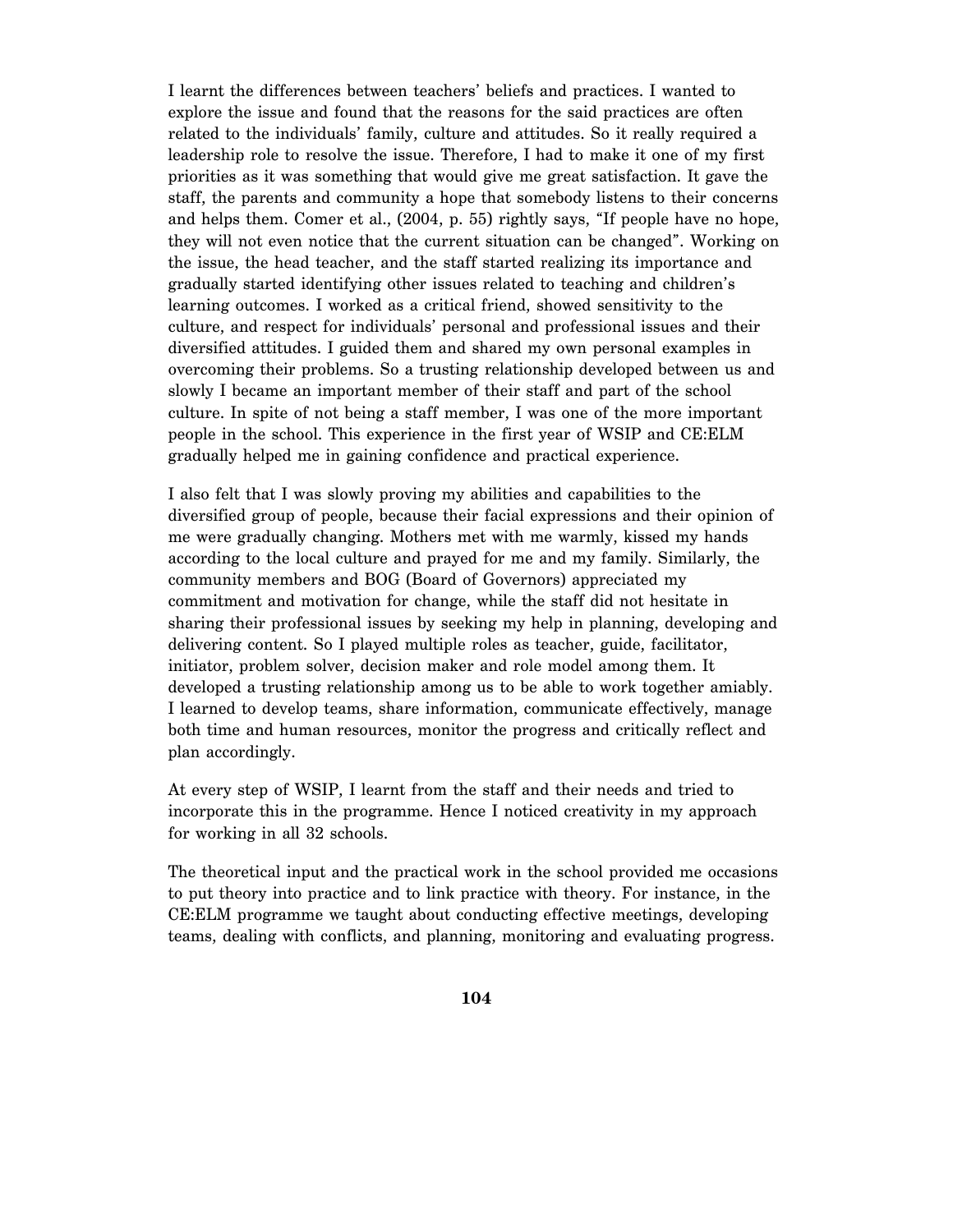I tried to facilitate the meetings with the head teachers in developing agenda, circulation of minutes in advance, and leading or facilitating; along with delegating responsibilities for notes taking, preparing reports for meetings and the decisions taken in them. Overall, I encouraged taking responsibility for actions. Then I encouraged the head teachers of the schools to play the same role, which helped them in visualizing the said and practicing it. Gradually, I let the head teachers take decisions, have meetings and share problems. That not only helped them in enhancing their participation but it also gave them empowerment and an autonomy to continue practicing and reflecting. Moreover, it changed their style of leadership from authoritarian to democratic and reduced the status quo culture in schools.

Similarly, I sat with the teachers during tea breaks or free periods to co-plan, discuss, and prepare free to low-cost materials for teaching and also reflect on the sessions. It always kept me engaged in thinking, reflecting and modifying plans to bring effectiveness in my practices. So the practice went on in a cyclical way. It not only gave me confidence in relating the ideas and practices with the literature but also motivated me in gaining knowledge, skills and modifying attitudes.

My practice in schools was focused on six areas of improvement to provide a conducive learning environment for the holistic development of children;

- 1. Teaching and learning,
- 2. Leadership, management and administration,
- 3. Community participation,
- 4. Resource development and usage,
- 5. Curriculum and staff development,
- 6. Social, emotional and moral development and children and health education

Similarly, Comer et al., (2004) also suggests, 'Six developmental pathways' (such as physical, cognitive, psychological, language, ethical) for incorporating in planning for change and improvement. So in order to develop children socially, emotionally, physically and morally, the leadership has to play a significant role to enhance the quality of teaching and learning in schools.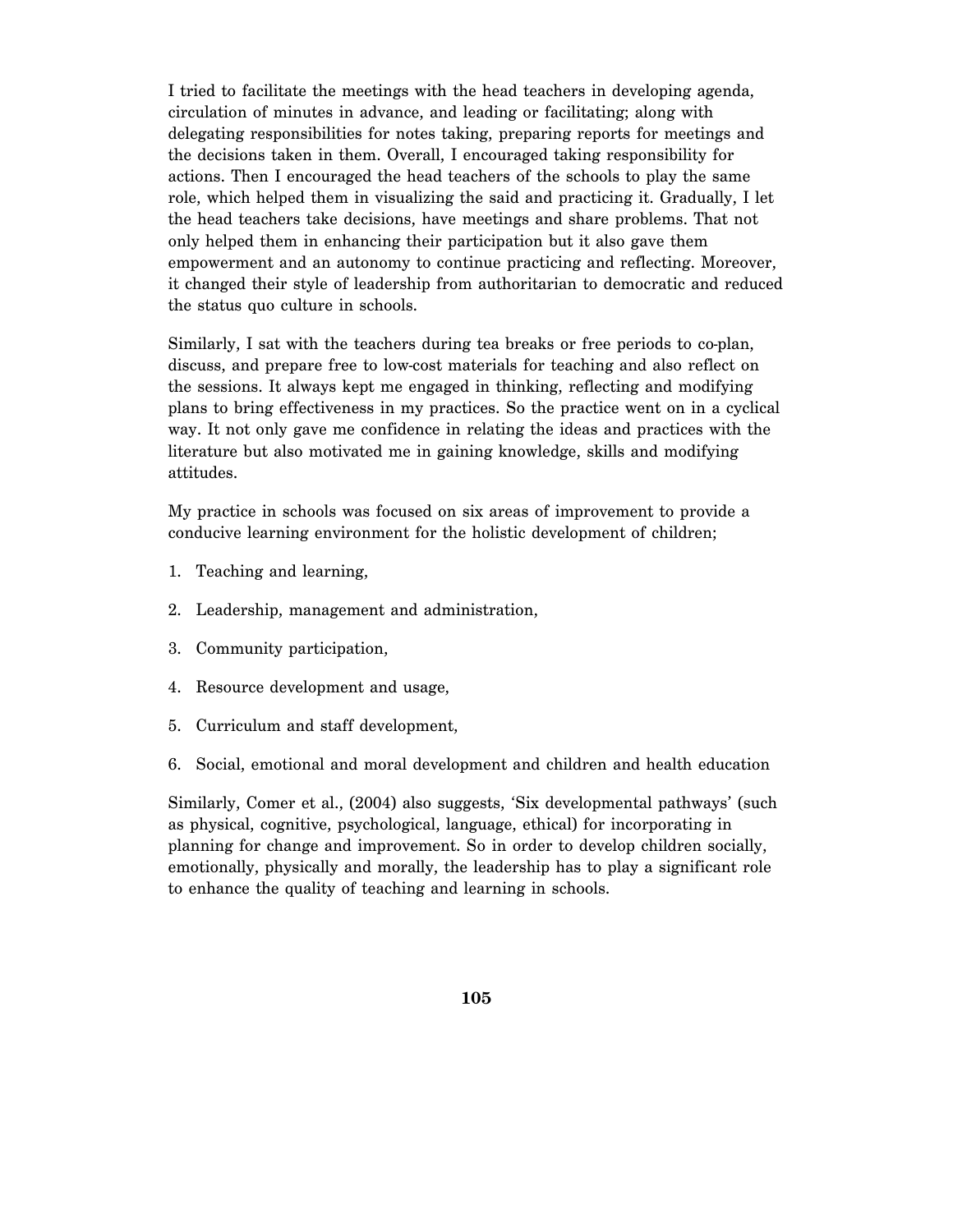# **Reflective Sessions**

# **Connectivity**

The head of the PDCN visited schools and supported us in terms of demonstration, observation and feedback. Moreover, she arranged reflective sessions to discuss issues and strategies that enabled me to work, reflect, and find solutions. It also gave me realization that all of us as a team are learners, and all of us have strengths and weaknesses. For example, each one of the PDTs had different positions in schools and institutions and taught different subjects; so we were facing difficulties in teaching previously untaught subjects, along with the added issue of teaching a different level of students. That difference brought variety in our reflective sessions and we gave suggestions to each other according to our areas of interest. This experience brought us together under one umbrella. Hence, we were connected to each other; and learnt to improve ourselves.

### **Contribution for other Countries**

Learning within the realities of the school context also enabled me to facilitate Certificate in Education: Primary Education (CE:PE) programmes in Dhaka, Bangladesh and Khorog, Tajikistan through AKU-IED's platform. It gave me exposure to practice my learning in the contexts of these regions, which enabled me to reflect on my strengths and weaknesses. The free to low-cost materials and my practical work exhibited a good image of leadership and facilitation in accordance with the contextual realities of the said regions.

# **International Visiting Scholar**

This richness in my experience also enabled me to obtain an International Visiting Scholarship and Fellowship Programme at a university in the United States of America. I did not face problems in accommodating myself in an advanced country. I managed to negotiate for attending masters' classes such as Staff Development and Evaluation, American Reforms, and School Finance. I visited six lower primary schools and studied some research on school leadership.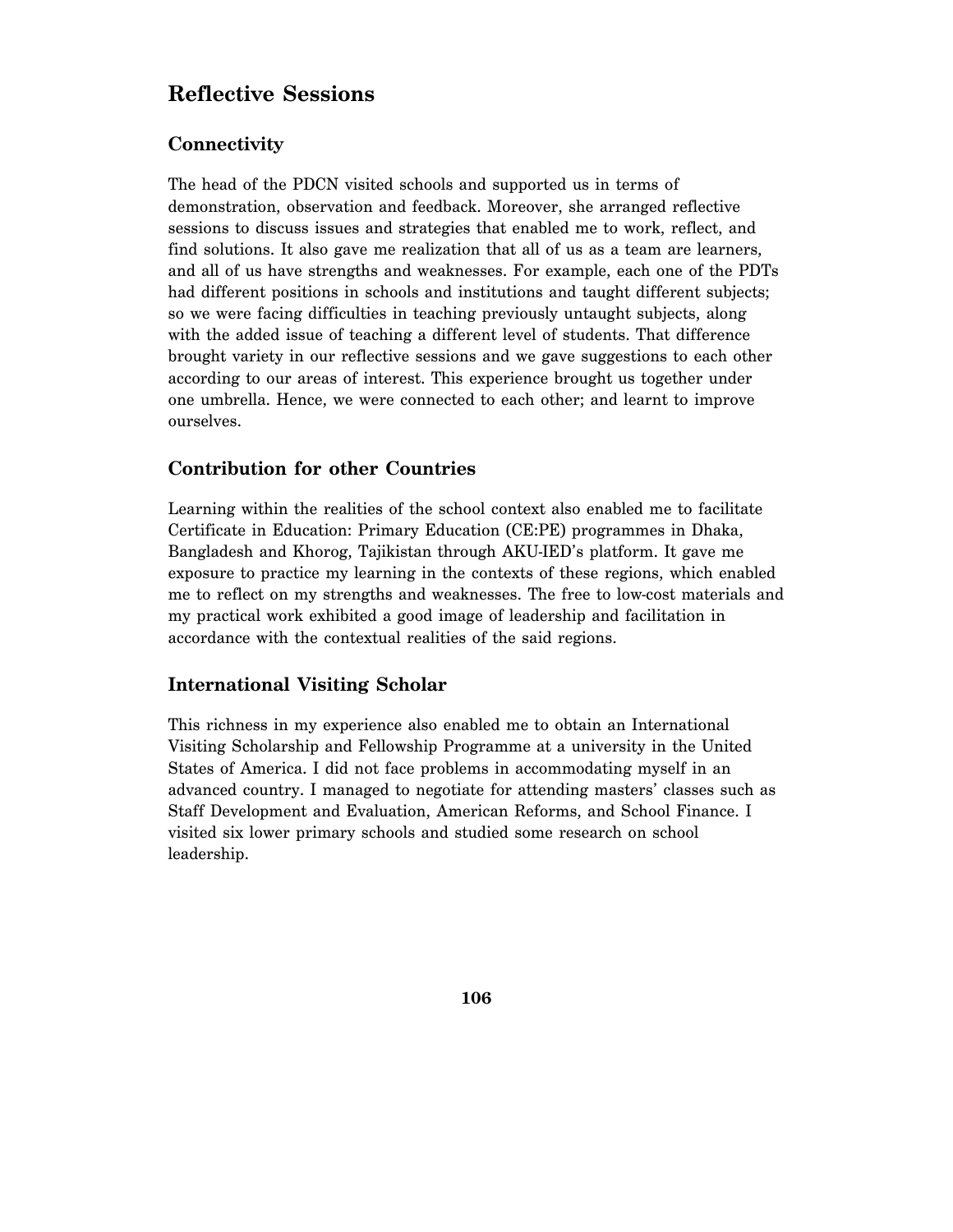### **Challenges**

Challenges are part of life generally and professional life specifically. I faced a lot of personal and professional problems. These are documented as follows:

#### **Male Dominated Leadership**

It was very difficult to change people's perception about change and improvement. People often challenged me by giving examples of failures of innovations of other institutions such as AKES Pakistan and various Government departments. Some argued for minor issues, and debated unnecessarily for useless points of view. For instance, once we conducted a workshop for the head teachers, and the heads of the FEO and the EDO, along with everybody else appreciated it. When it was time for suggesting further improvement, some CP's suggested the female PDTs should wear '*dopatta*' (head scarf).

#### **Resistance**

Interestingly, different forms of resistance were visible in working with the multicultural settings. For example 'burning out' when I talked about change and improvement; 'keeping quiet' and 'ignoring'; 'giggling and 'excusing'. While some showed an interest in learning; others 'followed quietly'. In order to deal with them, I had to use diplomacy and my interpersonal skills to avoid conflicts and to find ways to move ahead.

#### **High expectations**

Travelling in a white Land Rover and working under the umbrella of AKU-PDCN enhanced my status in the society. It created pride and ownership for having such an opportunity as a female, but on the other hand it also invited jealousy. For example, when I tried to motivate stakeholders, I got responses such as: "You come to school in 100,000 rupees Land Rover so you feel it is easy but actually it is not easy to change", "You have got high salary so you can afford time and resources but how could we manage as we get only  $-$  (Rs. 500 – 4000)", "You have got funds now, when it will finish you will also forget talking about change and improvement". However, these powerful comments led me to critical thinking in continuing the practices for change. Similarly, it also raised family and relatives' expectations, which were going to be difficult to fulfil. These comments always pressurized me, but I had to keep in mind the institutional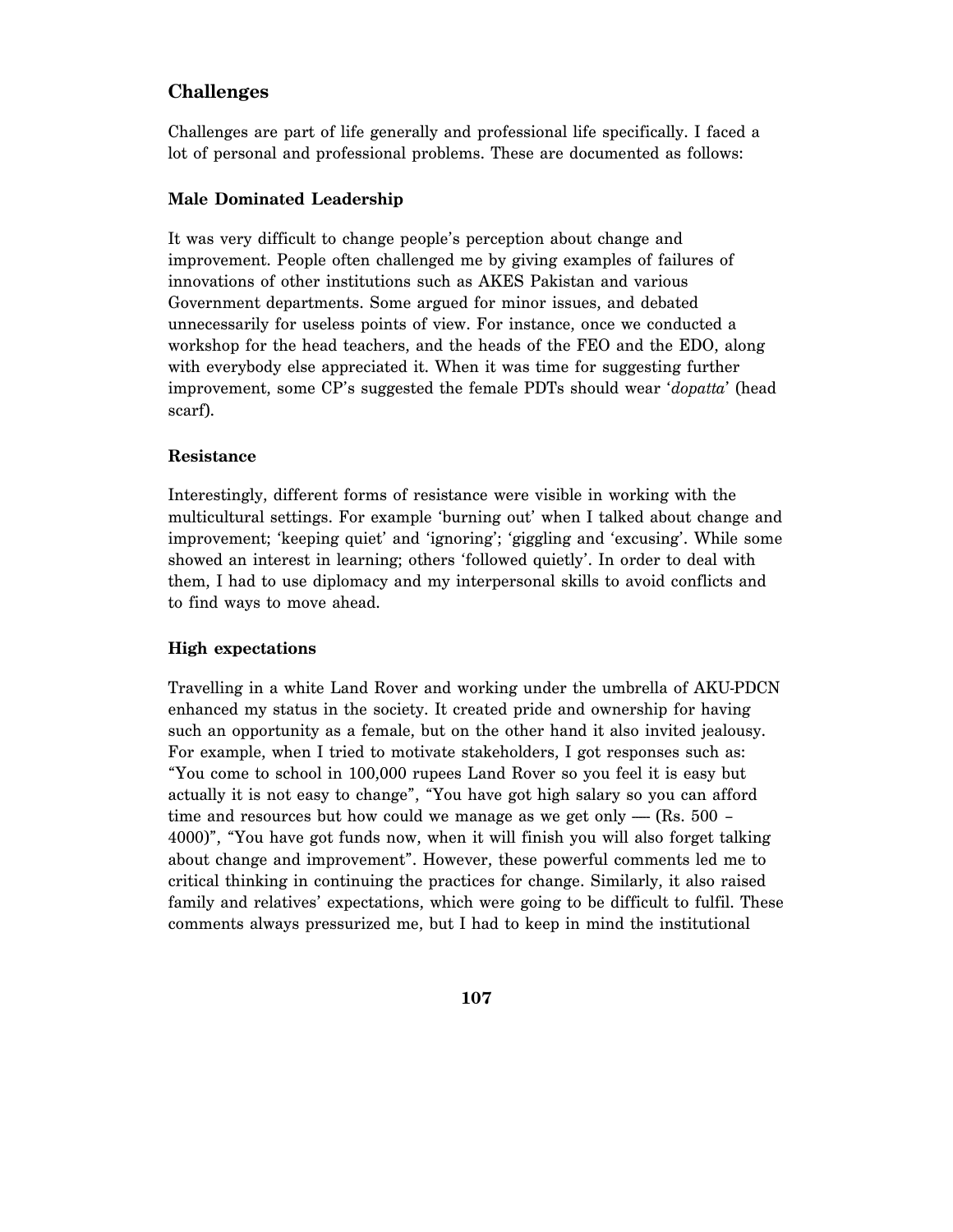mission and my targets; so I had to listen, smile, keep quiet or persuade and advocate.

#### **Higher Officials Perception for Change**

It remained a constant constraint in dealing with the higher academic managers. Their narrow vision and lack of professional understanding for the quality of teaching and learning never allowed them to take the change in a broader perspective. They always saw change on an ad-hoc basis, for instance transferring teachers and head teachers remained one of the major issues. This reflected a huge gap in the infrastructure of the school system in bringing about improvement.

#### **Lack of Support**

I found it very difficult to leave behind my children. Whenever I remained on field based support or other official tasks, I remained under pressure with children after my mother's death, but my children supported me in fulfilling my tasks.

#### **Financial crisis**

When I compared the amount of work with my financial needs I found little fairness. I could not afford to take my children for any outings, nor could they go to visit friends or relatives; and most of the time, it was difficult to feed them properly. So it limited their positive thinking and respect for my institution.

#### **Geographical and Climate Conditions**

It remained a natural barrier on my way to improvement. I travelled for 13–20 hours to Islamabad, 6 for Skardu, 2-3 for Hunza, but the difficulty increased whenever the road was blocked or the weather changed. Schools lacking heating facilities also affected my health. Once I was observing a Kachi class for the baseline survey. The door and window were closed, and 60 students were sitting on small, locally-made individual benches, in the filthy environment. I could not interrupt because it was a baseline study. It was windy and very cold with the door open and this made me sick for three days.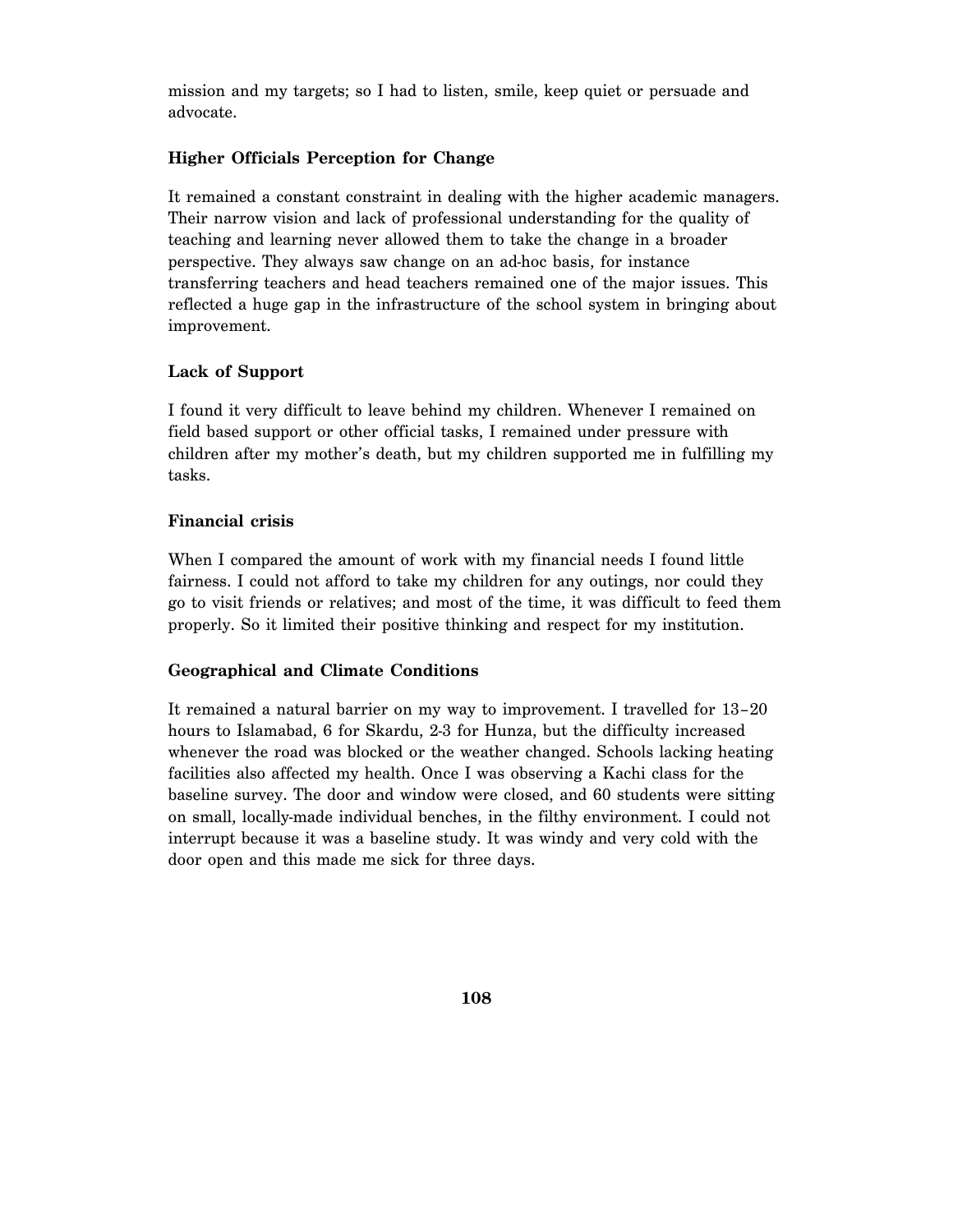#### **Religious Clashes**

Believing in diversity, I always encouraged my children to behave well and make friends with other communities, but I found it very difficult when my son's friends threatened him to discontinue his relationships with other communities. Moreover, religious clashes generated political clashes and a curfew, so at the time we were stuck at home without proper food and other necessities of life.

# **Learning**

The physical appearance, social status and the natural emotional attachment with children, family and relatives leaves a woman weak for leadership in the society. This hinders her ability and confidence, but if she gets some physical and moral support, she can boost her confidence. If trusted then she is likely to give extra commitment, devotion and determination because she feels honoured and that leads her to higher motivation, positive competition and clearer vision. Once that vision develops she tries her best to transform herself and the society.

Exposure from grassroots to national and international levels enables the PDTs to initiate, internalize and sustain the change process. The exposure of MEd at IED picks them up to a different level where they get aspirations and find role models, which helps them to make linkages from theory to practice and from practice to theory, such as the realities of school in context with the literature. It always keeps their mind engaged in reflection, planning, implementation, observation, and modification of planning. So this cyclical way of reflection, on and in action, makes the PDT professionally stronger. Once the PDT grows stronger in professional life, she feels confident in leading others in that direction with her high spirits. Therefore, change and improvement becomes possible, and her image as a female leader generates change in people's notions, perspectives and social norms in society.

# **Personal Values**

Personal values also count in a leadership position because in a leadership role one has to deal with human nature. We need to learn individual differences, their attitudes and their moral values. In order to have a pedagogical leadership role, one has to show flexibility, honour colleagues, appreciate small successes, provide practical support and have a sharing and caring attitude. Moreover, showing sensitivity to the local culture, taking responsibility for oneself and delegating tasks by empowering others, enables team to make a shared decision that leads to trust being built among teams. When that happens, the door for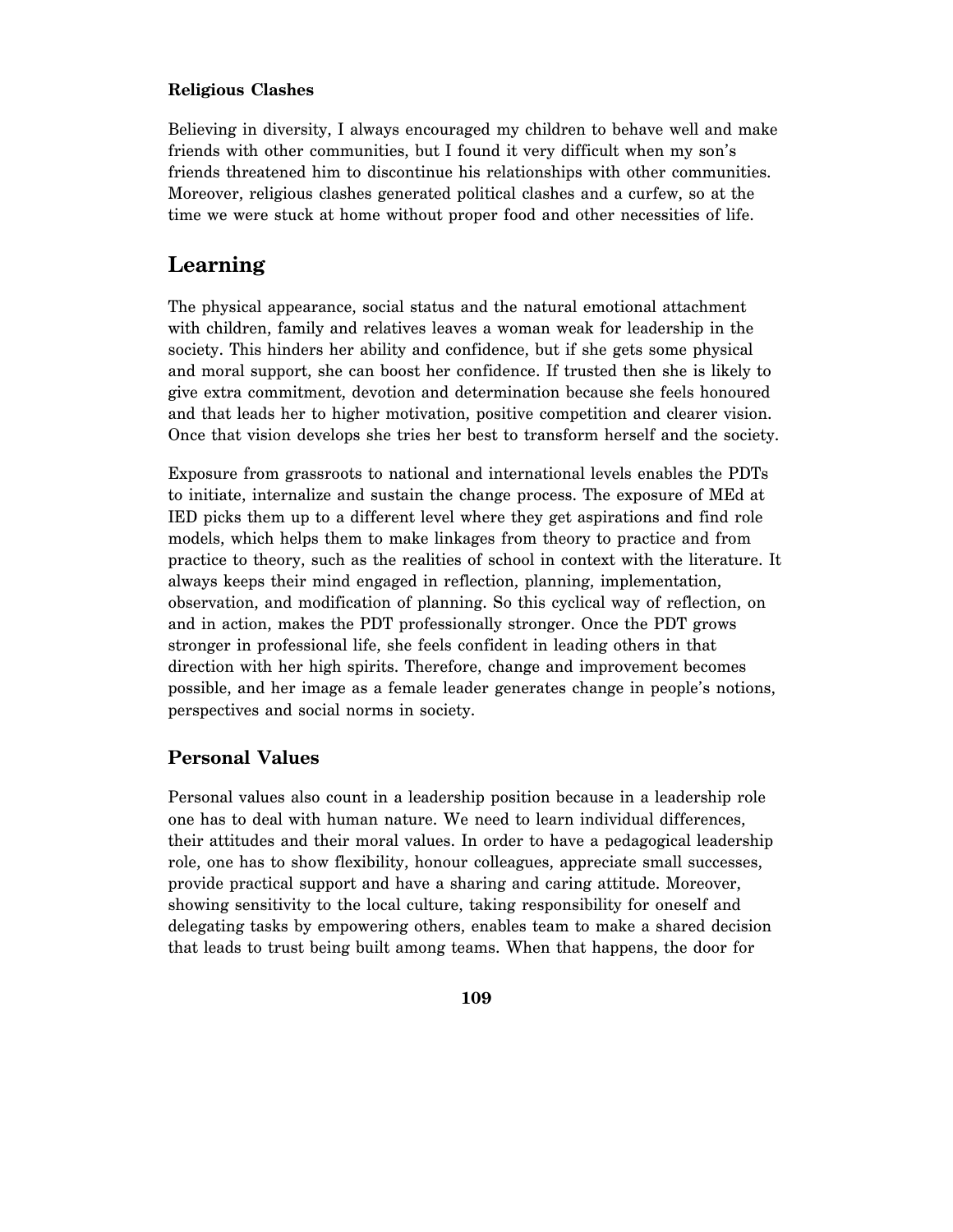cooperation and collaboration never closes. It leads to an empathetic approach towards human beings—you love working with them and they love working with you. So the two-way process enhances respect for each other and creates an enjoyment for learning that leads to schools becoming learning communities.

# **Identification of Potential in Females**

I learned that the ground realities for females at home need a similar, rather than a drastic change. The current scenario, created from donor agencies and other NGOs working on gender issues, has threatened the less educated husbands. When potential is noticed in their wives, instead of providing support, they are indoctrinated to remain in their social and emotional roles, which they never ever come out from. Ultimately it hinders their abilities and skills. So in order to crystallize their abilities and to enhance human and social capital, one needs to have a critical eye and contextual knowledge, along with skills in identifying the said females for development.

# **Patience for Change**

We believe that change is a slow process. Therefore, change requires a lot of time and patience, in order to achieve organizational and personal goals. Dealing with diversified human nature is always challenging, so one has to keep that in mind for initiating change.

# **Recommendations**

Based on my individual learning as a female leader in the Northern Areas of Pakistan, I suggest that institutions and organizations that are eager to develop female leadership should consider the following;

- **Develop capacity:** develop females' professional understanding through an intensive professional course (e.g. MEd or PhD). When they return, it might be a good idea to provide them with a platform to practice their learning in order to gain practical experience. Apart from that they should also get exposure to the current educational changes through national and international conferences, and be allowed to attend seminars to re-charge their abilities and skills and to sustain their motivation.
- **Empowerment:** very few females contribute in leadership positions. It might be a good idea to give them status and position to continue their practices and to sustain their motivation, because generally females are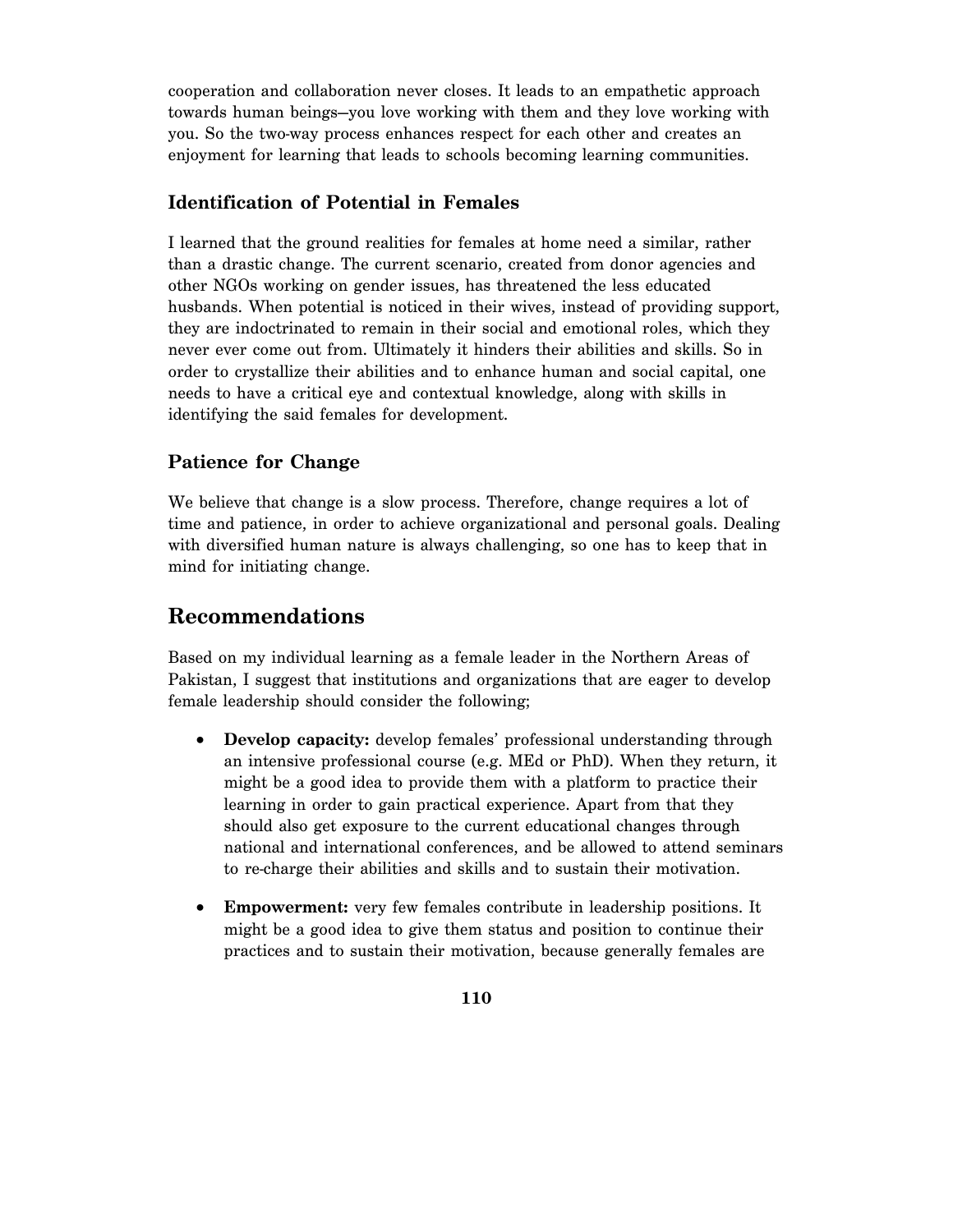not considered nor accepted as leaders, making it more difficult for them to handle their status at home, workplace and in the society.

• **Fair mindedness:** male counterparts have been heading the majority of the organizations and institutions. When the donor agencies provide funds for gender equity, they also feel a threat. Therefore, I noticed that they do not tell the truth in stating that 'there is no potential female candidate'. So it might be a good idea if PDCs encourage females in their courses to develop their professional expertise, so they may be able to take part in open competitions for admissions, rather than depending on only the institutions. This will reduce favouritism.

# **Conclusion**

My journey from a PDT to a professional female leader was challenging and difficult but at the same time, interesting and rewarding. Being a female from a male dominated society, I had less confidence and faith in my abilities, skills and capabilities. However, the institutional support enabled me to take risks, face challenges, integrate my learning before and during MEd, and practice the said in the correct context. This enabled me to contextualize, internalize, and institutionalize the theories and practices.

My constant reflections, critical thinking and practices made me stronger day by day and enabled me to prove myself as a female leader. The close attention, the triumphs, the encouragement from my institutions (PDCN and AKU-IED), the collective reflection and the shared decisions helped me prioritize the institutional goals and the mission. So I worked with a high spirit to translate the vision of PDCN into the realities of the school context, which not only helped me to develop myself, but also made a difference in the project's schools of WSIP.

The combination of CE:ELM and WSIP programmes enabled me to get exposed to the current theories of leadership, and running the WSIP programme helped me to put theory into practice. Moreover, it also provided me with a vehicle to develop professional understanding, speak with confidence and give examples from literature, which depict a professional approach in the society to influence stakeholders' thinking.

So finally, I would like to thank PDCN and AKU-IED for giving me the confidence and the faith that I have come to value as if it were a treasure. It might have been difficult for me otherwise, in the sense that the traditional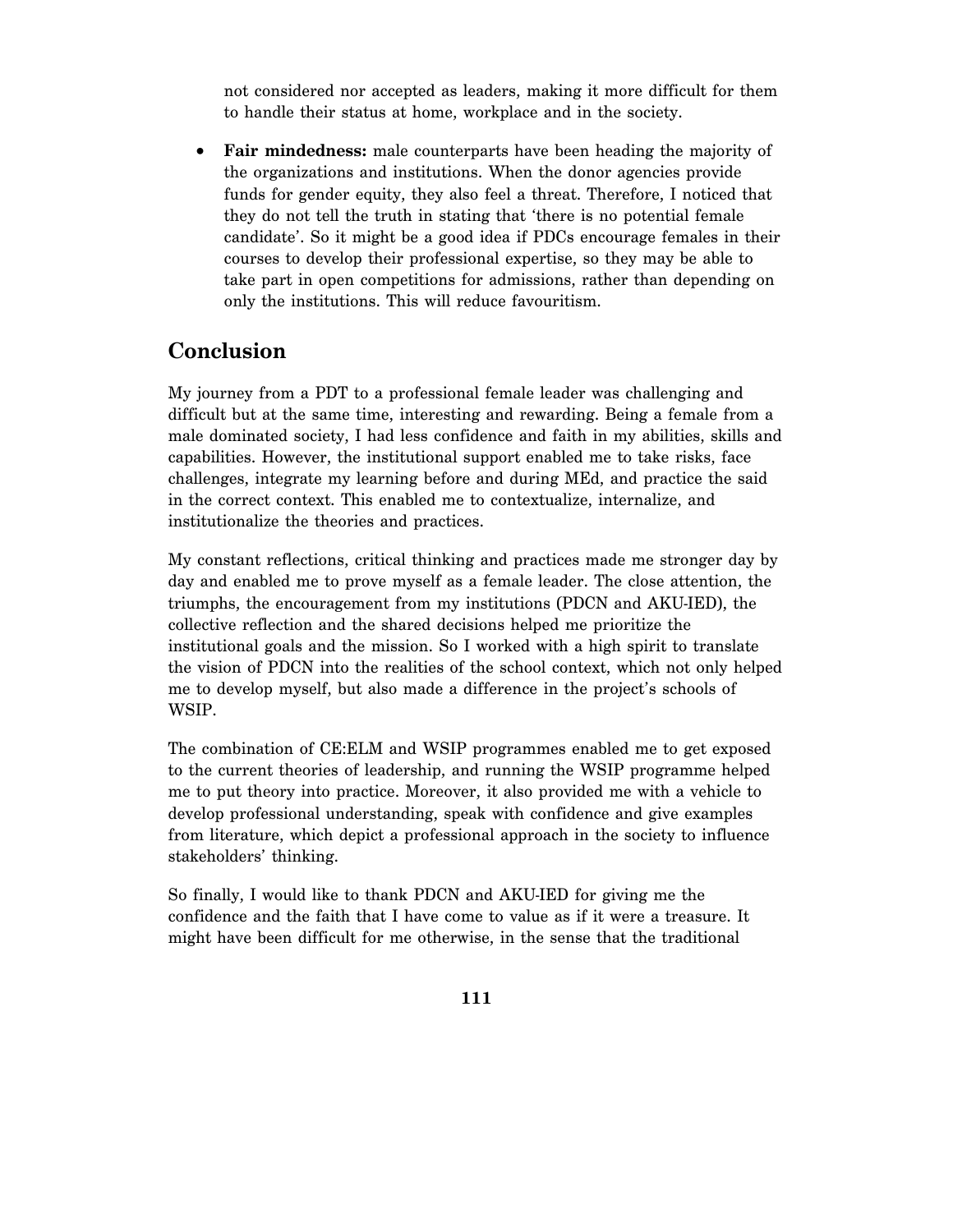leadership approach undervalues female expertise. Without your constant encouragement, professional support and guidance, I would not have succeeded. I hope you will enable me to continue my journey to a greater destination.

I thank you.

# **References**

- Ali, Z. (2005). *Asian University for Women*. Retrieved January 13, 2006 from http://www.chowk.com/show\_rticle.cgi?aid=00004996@channel=university %20ave
- Comer, J. et al., (2004). *Transforming school leadership and management to support students' learning and development: The field guide to Comer Schools in action*. California: Corwin Press.
- Leathwood. (2005) Treat me as a human being don't look at me as a woman': femininities and professional identities in further education. *Gender and Education, 17*. 14 October.
- Mian, N. (2000). Final Report. *World Summit for Children: Review of fund decade goals*. Islamabad, Pakistan: UNICEF.
- Purzand (1999). Female Education and Citizenship in Afghanistan: A Turbulent Relationship. *Woman Citizenship and Difference*. (pp. 387-388). New York: Z Books.

# **Contact**

safida.begum@aku.edu